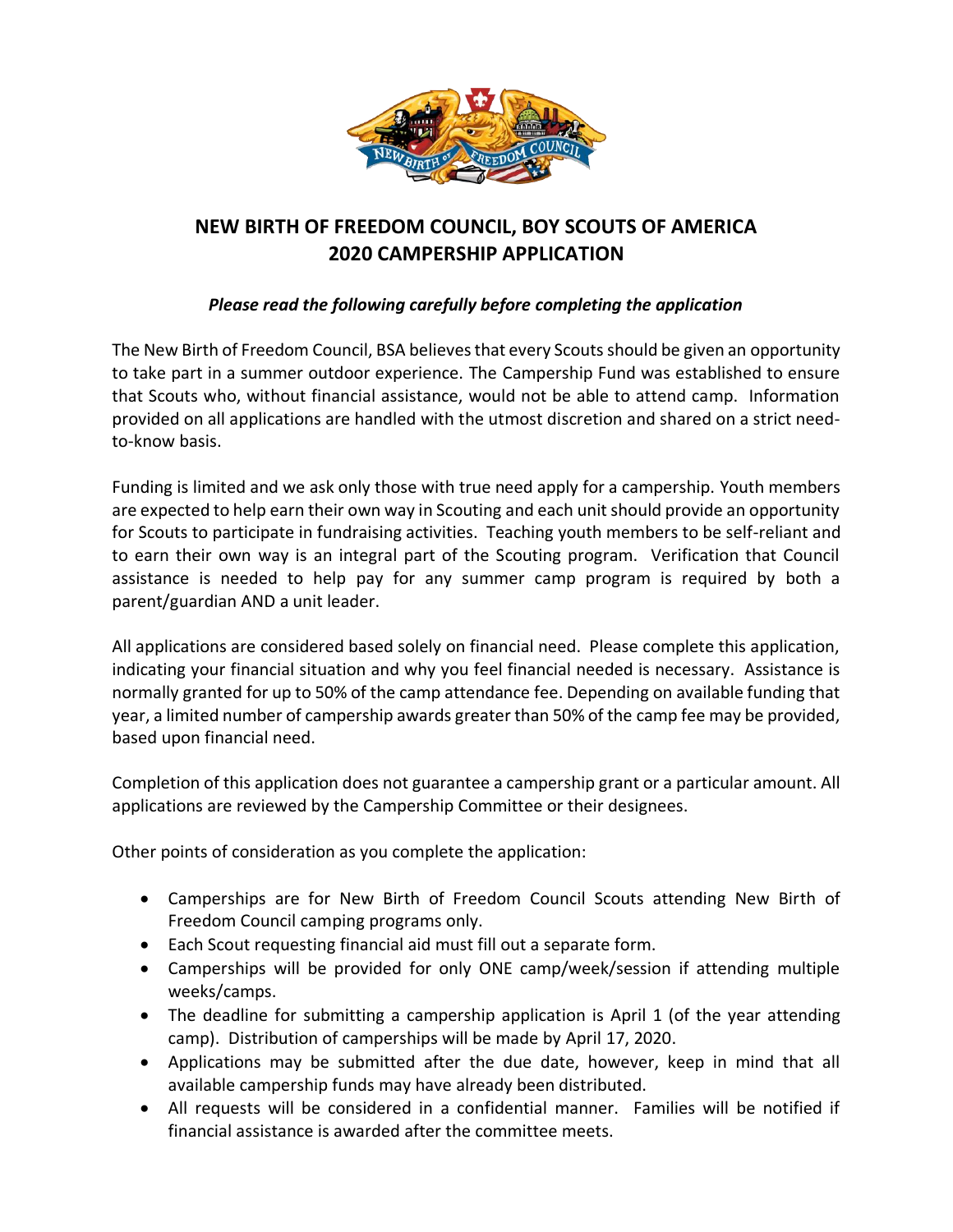- Each recipient is encouraged to write a letter about their experience at camp to the Committee.
- Amount of request is not a guarantee of campership amount granted.
- Applications must be approved by the unit.
- **ALL requested information must be completed, including signatures. INCOMPLETE APPLICATIONS WILL BE RETURNED WITHOUT PROCESSING.**
- To be eligible for a campership, the applicant's family must be below the following guidelines (based on the total pre-tax income of the family and the number of people in the family. Please see chart below.
- Extenuating circumstances are considered when determining eligibility (e.g. if a family has extraordinary circumstances that reduce their income to or below the ranges listed.) Please list these on the application form.

|                       | <b>Annual Income</b> | <b>Monthly Income</b> |
|-----------------------|----------------------|-----------------------|
| <b>Household Size</b> | <b>Before Tax</b>    | <b>Before Tax</b>     |
| 1                     | \$24,980             | \$2,082               |
| 2                     | \$33,820             | \$2,818               |
| 3                     | \$42,660             | \$3,555               |
| 4                     | \$51,500             | \$4,292               |
| 5                     | \$60,340             | \$5,028               |
| 6                     | \$69,180             | \$5,765               |
| 7                     | \$78,020             | \$6,502               |
| ጸ                     | \$86,860             | \$7,238               |
| For each              |                      |                       |
| additional family     |                      |                       |
| member, add           | $+ $8,840$           | + \$737               |

Please return completed applications to:

New Birth of Freedom Council, BSA 1 Baden Powell Lane Mechanicsburg, PA 17050 Attention: NBOF Camperships